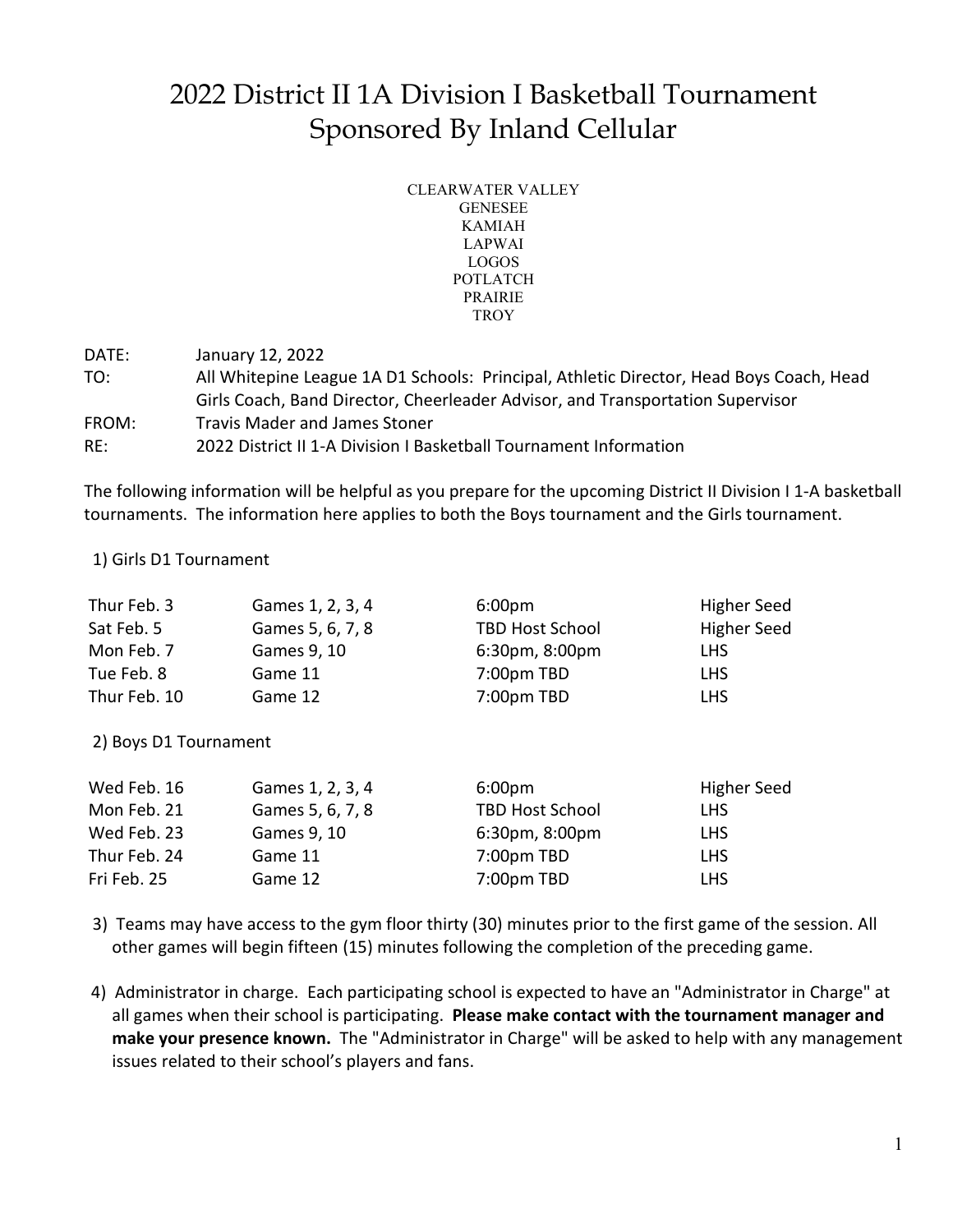- 5) Please let your bus drivers know that they may deliver and pick up passengers at the southeast entrance to the facility. This entrance is located near the tennis courts. Please encourage buses to park away from the entrance so fans have room to park.
- 6) Please make arrangements for the safe keeping of team valuables. We cannot assure you that your locker room will be secure.
- 7) **Basketball players, coaches, and cheerleaders are to enter through the southeast entrance near the tennis courts**. Players wishing to attend tournament games they are not playing will present photo ID at the Pass Gate to gain admittance. Please have school media members (Yearbook, Photographer, School Newspaper, etc…) sign in at the ticket booth each night.
- 8) Please let the tournament manager know in advance if you plan to bring a band. Band members are to enter through the pass gate with their director.

Bands can provide a great boost to a basketball tournament and play an important role. Please instruct your band directors to follow the guidelines set forth by the tournament manager upon arrival. Following the guidelines are intended to maximize everyone's enjoyment and assure equality of opportunity. If band directors will adhere to these guidelines, band transitions throughout the evening should go smoothly throughout the tournament.

- See tournament manager for location of band playing areas.
- 9) The National Anthem or other suitable patriotic presentation is the privilege and responsibility of the home team in the first game of the day. It may either be played by their band or sung by someone of their choosing. If the home team does not choose to avail themselves of this opportunity they may defer to the visiting team by mutual agreement. If this is to be the case, the announcer needs to be informed to insure that appropriate recognition is given. If neither school is prepared for the patriotic presentation, please let the tournament/home site manager know as soon as possible.
- 10) Coaches are asked to check the locker room upon arrival and again before leaving. Anything amiss needs to be called to the attention of the tournament manager as soon as possible. **Schools will be charged for any damages.** Please plan to warm up for the first half at the basket farthest from your bench. **Teams will need to provide their own towels for showers and for bench towels.**

### **The highest seed will be designated as the home team and wear white jerseys. For example if #1 plays #8, #1 would be the home team and wear white jerseys.**

11) Schools with a desire to provide a half-time entertainment are asked to contact the tournament manager one day before their scheduled game, if possible. Half time entertainment needs to be ready to go immediately upon the beginning of the half time intermission and needs to be limited to five minutes. The performers need to be off the floor when the teams come out to warm up. It is the responsibility of each school presenting half time entertainment to provide the music and the music player for their presentation. Every effort will be made to accommodate schools wishing to provide half-time entertainment. We will strive for as much equality as possible. Half time entertainment will be limited to a single performance per game, leaving time for the pep bands to perform as well.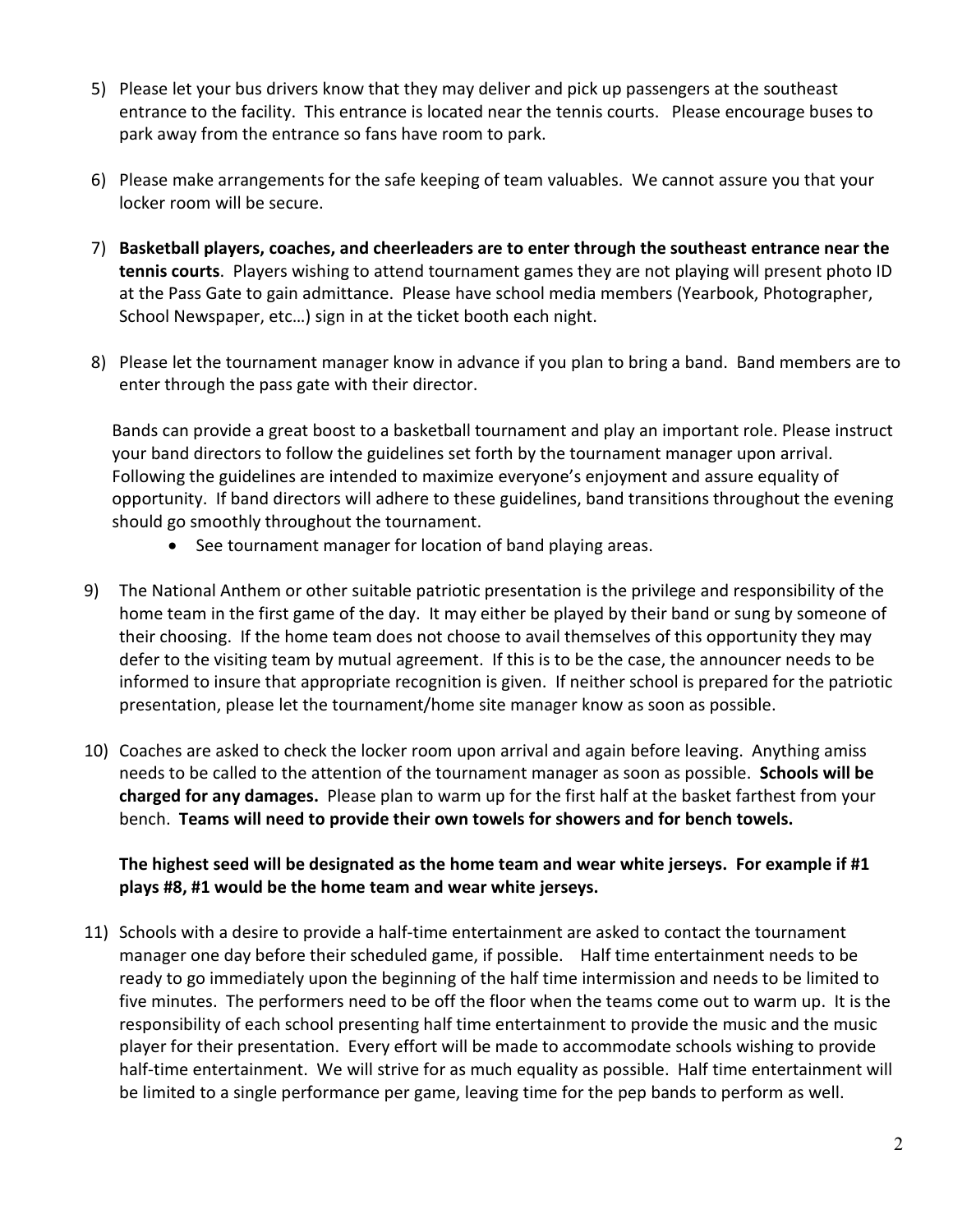- 12) Admission personnel will be provided by the tournament managers. Payment for these workers will be made from tournament proceeds.
- 13) Hospitality Room will be provided by Inland Cellular. **This area is intended for Coaches, Athletic Directors, Officials, and Administrators ONLY.**
- 14) Seeding is determined by league standing. A head-to-head record will break ties. Should the head-tohead record still end in a tie, we will go to the numbers drawn to determine seeding. **Lowest number drawn identifies the higher seed.**

Numbers drawn 11-14-18 **D1 Girls D1 Boys** 1. Potlatch 1. Troy 2. Prairie 2. Prairie 3. Lapwai 3. Lapwai 4. Troy 4. Kamiah 5. Logos 5. Potlatch 6. CV 6. Logos 7. Kamiah 7. CV

- 8. Genesee 7. Genesee
- 15) The Whitepine League first place trophy will be presented prior to the recipient's first tournament game. The District II 1-A division 1 traveling tournament trophy for first place will be presented following the respective championship games.
- 16) Artificial noisemakers such as bells, whistles, air horns, megaphones, thunder sticks, and **balloons** are not allowed. Tape used to hang signs needs to be cleaned up when the sign(s) is removed.
- 17) Admission prices are:

| <b>Member Schools Season passes will not be honored.</b> |           |  |  |  |
|----------------------------------------------------------|-----------|--|--|--|
| IHSAA passes will be honored                             |           |  |  |  |
| Pre-School                                               | No charge |  |  |  |
| Students K-6                                             | \$4.00    |  |  |  |
| Students 7-12                                            | \$5.00    |  |  |  |
| <b>Seniors</b>                                           | \$5.00    |  |  |  |
| <b>Adults</b>                                            | \$6.00    |  |  |  |

18) Lost and found items and items left in the gym will be gathered up and placed in a lost and found box near the Ticket Office.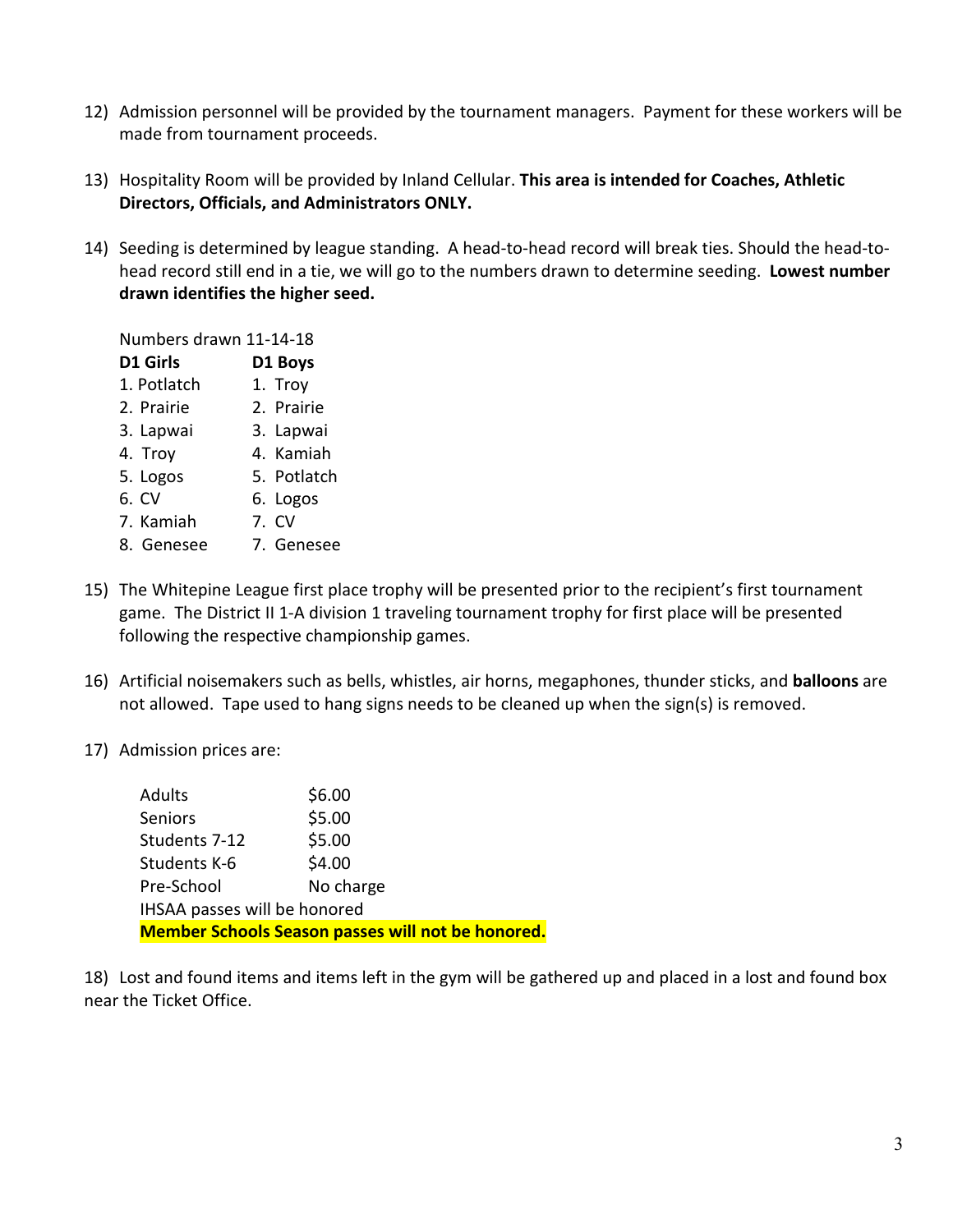# **2021-22 DIST. II CLASS 1A Div. 1**

### **Girl's Basketball Tournament**